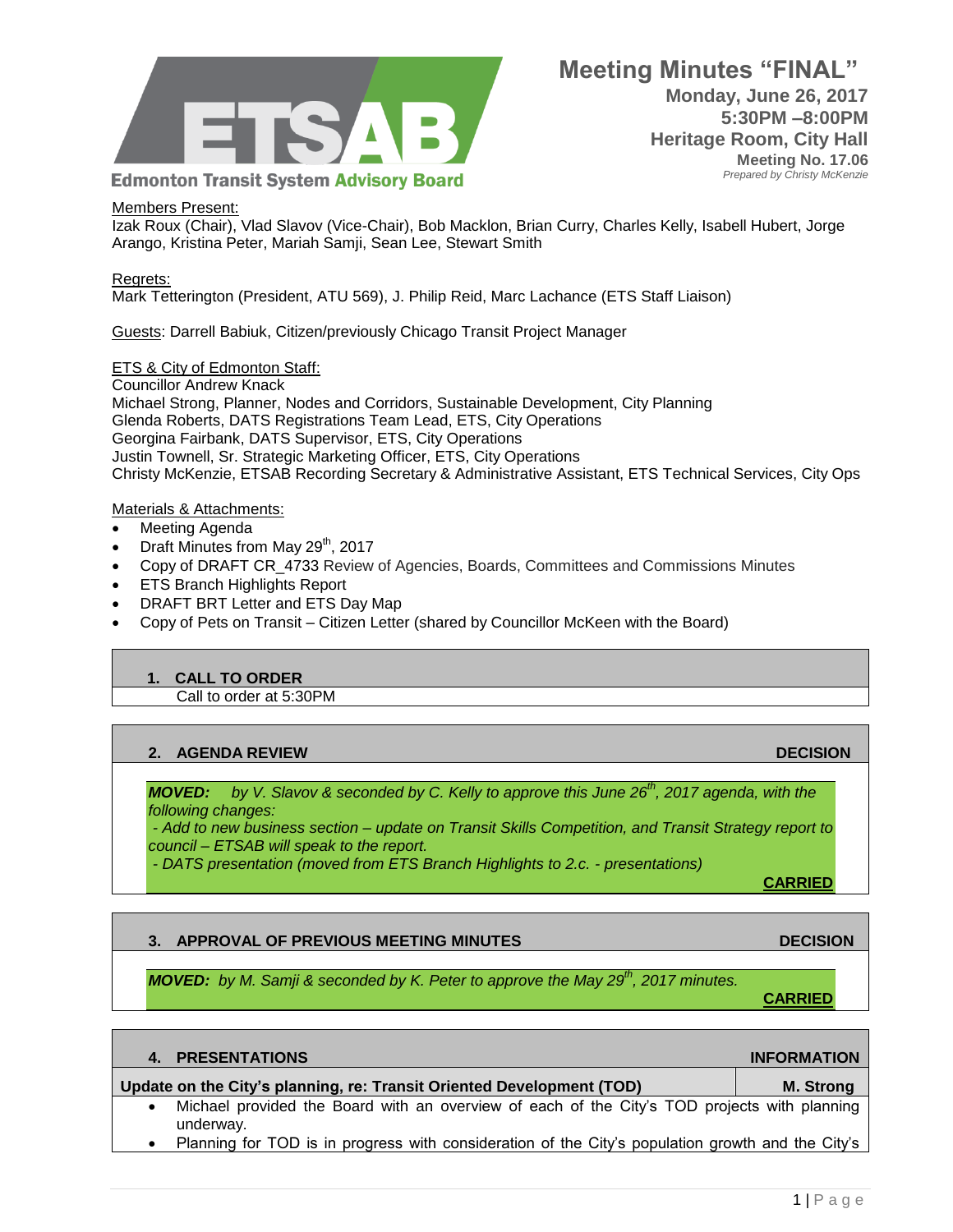integrated vision. LRT services are forecasted to expand from two lines (24 kms) to five lines (60 kms) by 2047, with 50 or more stations up from 18 existing stations, and doubled ridership.

- Recent restructuring in City Planning included renaming the TOD planning team from "Nodes & Corridors" to "Urban Places". Team members are assigned to specific projects as resources allow. Project include: Century Park, 109 Street (88 Ave to 63 Ave), Stadium, Millwoods, McKernan-Belgravia, Blatchford, Coliseum, Whyte Ave, Norwood Boulevard (82 St to Kingsway Mall), 104 Avenue, Jasper Avenue, and 124 Street. A brief update on active projects was presented.
	- Council approved funding for first 250 units in Blatchford last week.
	- In early 2017 Brookfield development signed a cost-sharing agreement with the City for Commonwealth/Stadium road.
	- The southeast LRT line is under construction for completion by end of 2020.
	- Plans at Century Park transit center were set ten years ago for high density neighborhoods next to the LRT station. Part of this area built out, some did not and is currently proposed rezoned by the property owner to adjust to market demand.
	- An open house was hosted by TOD planners two weeks ago for public engagement with Coliseum area residents.
	- Planning for 101 Avenue remains in progress and aims to revive the Forest Heights and Ottewell neighborhoods by enhancing mobility options within the corridor, land use, and support for commercial area.
	- In 2015, Jasper Avenue was officially designated a Main Street by the City. From July 15 October 31, 2017 citizens can test out proposed pedestrian-friendly improvements to Jasper Avenue by taking a walk between 109th and 115th streets. The section of Jasper Avenue from 109 Street to 124 Street is slated for full reconstruction beginning in 2019.
	- Michael presented the concept drawings for renewal of Whyte Ave with the Board.

 Challenges and opportunities were noted to include increased complexity and decreased certainty of outcomes with TOD, but funding opportunities are available and political interest is encouraging.

- Question and answer period followed, and included:
	- Performance metrics for the TOD approach were discussed. It was noted that there is a master plan for growth, but performance is difficult to quantify. Some statistics may be available, such as the number of residents before and after implementation.
	- TOD focus on LRT was noted to be shifting from an Area Redevelopment Plan focusing on an entire neighbourhood(s) to neighbourhood nodes and corridors focusing on high frequency destinations and transit use in general. The current central LRT study (downtown circulator) is an example.
	- Public engagement was discussed, including the challenges of gaining buy-in for and implementation of TOD from community sectors. Belgravia was noted as an example. It was confirmed that open houses are often used to help learn from and education the public regarding transit benefits but resistance is still common because of the general uncertainty of change and development.
	- During the preparation of station plans or designs, it is often common that a market study is prepared.

| <b>Overview of ETS Operations - DATS Waivers and Exemptions</b> |                                                                                                                                                                                                                                                                                                                                                                                                                                                                                                                                                           | G. Fairbank &<br><b>G. Roberts</b> |
|-----------------------------------------------------------------|-----------------------------------------------------------------------------------------------------------------------------------------------------------------------------------------------------------------------------------------------------------------------------------------------------------------------------------------------------------------------------------------------------------------------------------------------------------------------------------------------------------------------------------------------------------|------------------------------------|
| $\bullet$<br>$\bullet$                                          | Georgina and Glenda provided the Board with an overview of the status of processes and policies<br>around customer waivers and exemptions while riding DATS. This included information around the<br>historical practices for scooters and seat belts, current legislation requirements, changes to policy<br>and processes that will be effective immediately and effective from January 1, 2018. The impact for<br>clients and transition plans were presented, as well as timelines for phased implementation.<br>Question and answer period followed. |                                    |
|                                                                 | Discussion around DATS level of involvement during the transition with support for<br>$\bullet$<br>purchases of pre-approved motorized vehicles (scooters). It was noted that they may work<br>with suppliers to provide information to clients who are purchasing, so they are aware of<br>DATS restrictions, and that the Red Cross has loaner vehicles available to potential riders<br>who have non-compliant scooters and need to use DATS.                                                                                                          |                                    |

- Safety standards for conventional transit vehicles in comparison with DATS standards were discussed.
- The length of time DATS will extend their support with transition was requested, including questions around support for securing funding for compliant scooters. Clients will be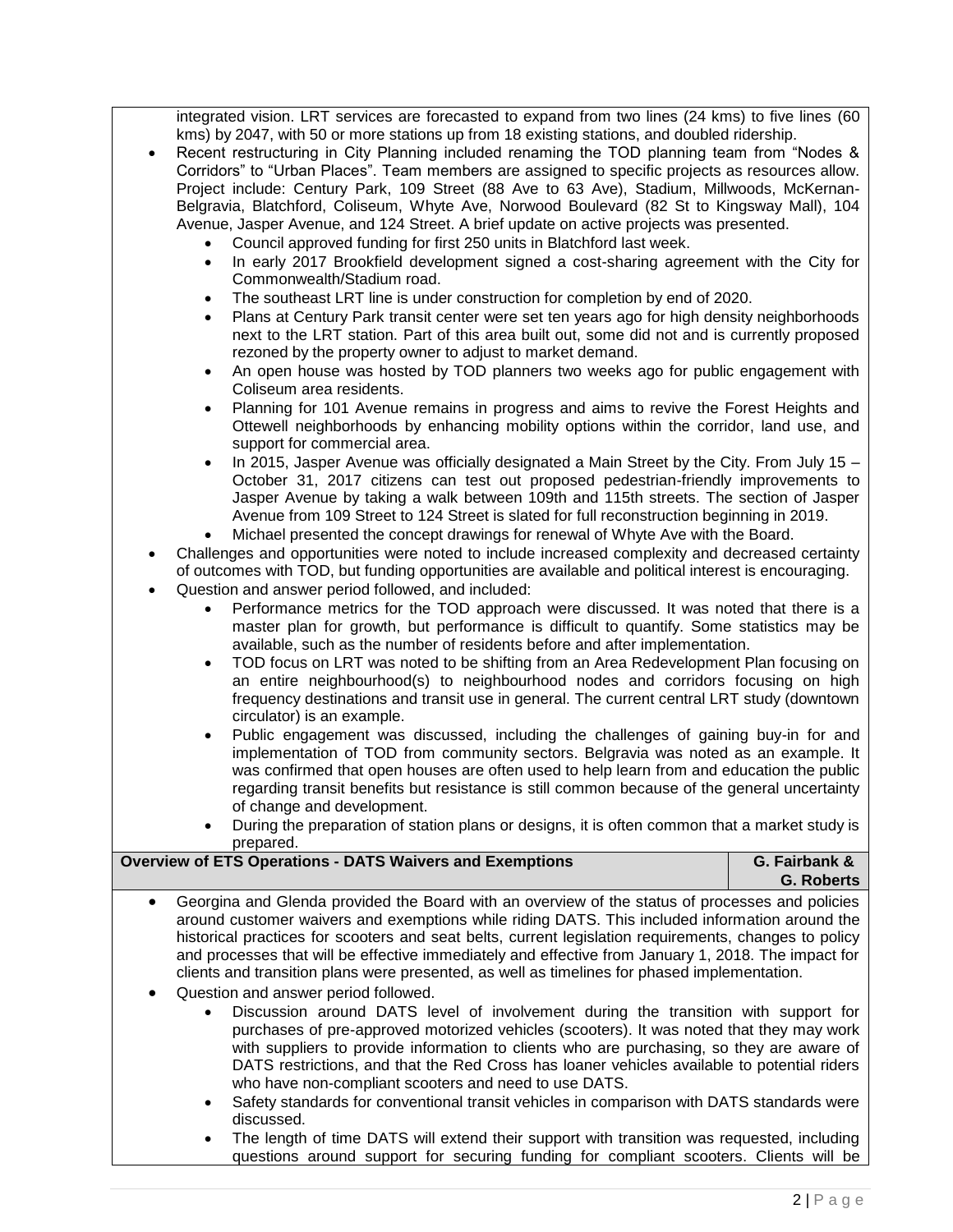supported for the next six months, but new clients will NOT be accepted after January  $1<sup>st</sup>$ , 2018 with non-compliant equipment at registration.

- It was confirmed that DATS is for customers 16 years old and over only.
- No incidents or accidents have taken place at DATS to prompt these changes, but there have been incidents in other municipalities and these changes are a result of a review and realignment with current legislation.

| <b>ETSAB Member report on UITP (Global Public Transport Summit) sessions</b> | K. Peter, S. Lee, |
|------------------------------------------------------------------------------|-------------------|
|                                                                              | & B. Curry        |

- Kristina provided an overview of the scope of the conference for the members: 2500 delegates from 84 countries attended. Amarjeet Sohi was one of the keynote presenters.
- Trade show exhibits included past and future modes of transportation. There was a strong global focus with Moscow Metro, RATP – Paris, and STM – Montreal among those featured. GIS/Analytics technology was highlighted as an exhibit of interest.
- Experience with the smart fare system in Montreal was shared. QR code linking visitors with Transit was emailed by Montreal tourism as part of the arrival package. OBUS transit pass created a seamless user experience and was provided free for the duration of the conference.
- Kristina attended sessions on Gender Balance Inequity, Paratransit, Autonomous Vehicles, First and Last Mile, and Network Changes and shared key points with the Board.
	- Gender Balance Inequity included statistics from multiple countries and how they are working to show benefits to inclusion and improve female representation by removing barriers to inclusion.
	- The paratransit session highlighted the trend of transitions from sole source providers to integration with conventional transit systems and how this was achieved successfully, and is resulting in increased ridership.
	- Auckland, New Zealand restructured their bus network on June 11, 2017. The Board was encouraged to check in on the progress of the implementation.
	- Ring and Ride program in Greater Manchester was highlighted from the First and Last mile session, which is similar to Dial-a-Bus program Edmonton Transit offered in the 90's.
- Brian shared key messages from the sessions he attended on Bike Sharing, Big Data and Operational Excellence, and Transit User Experience.
	- The User Experience session focussed on standard best practices for on time performance and other hard metrics ahead of "soft" metrics like user experience survey data.
	- Big Data and Operational Excellence focus was around translating data into useable information for increased efficiency.
	- Some jurisdictions are using bike share options year round in cold climates with all-weather treads, or even changing to winter tires in northern climates.
- Sean noted that the international perspective:
	- The User Experience as presented by the panel (Paris, Tokyo, and Saudi Arabia were represented) was a consistently positive experience, before expansion of the network.
	- The perspective internationally on AV's appeared to be "how do we do it" and "how fast is feasible"?
	- Electric vehicles were another strong theme, due to the stress on environmentally friendly options.
	- Japan and China presented the value of electronic payment plans for data analytics.
- Question and answer period followed.
	- Request for ETS presentation on take-aways from UITP.
	- Discussion around challenges with AVs and northern climates. It was noted that 20-30 kms per hour is maximum speed tested so far successfully. Members commented that BRT may be option as precursor to AV instead of LRT.

# **5.** REQUEST FOR APPROVAL **DECISION**

#### N/A

**6. SUB-COMMITTEE UPDATES INFORMATION Transit Innovation V. Slavov**  BRT Routing letter drafted by Kristina was discussed. Next meeting is TBD. **Transit and Tourism S. Lee** Sean has officially received hand-over of documentation related to this sub-committee from Amy, and has prepared the google document version for comments from members.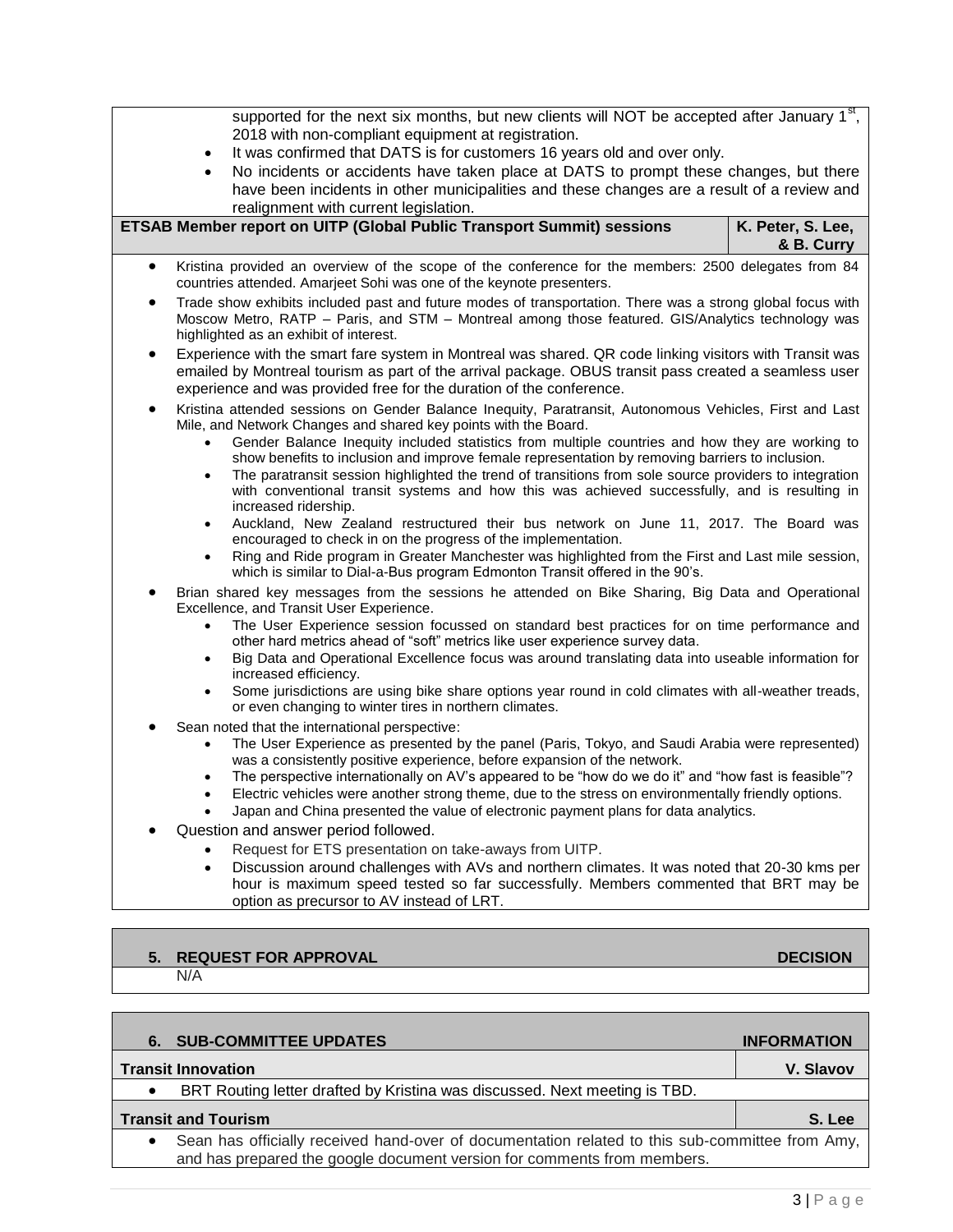# **Automated Vehicles and Gondolas/Cable Cars C. Kelly & V.**

**Slavov**

- Ad hoc attendance at any meeting throughout the duration of the two new committees was encouraged by Izak, as final approval of deliverables is required by the whole Board.
- Members who have signed up for each committee were invited by leads to discuss possible first meeting dates following this meeting.

| 7. NEW BUSINESS                                                                                                                                                                                                                 | <b>INFORMATION</b> |  |
|---------------------------------------------------------------------------------------------------------------------------------------------------------------------------------------------------------------------------------|--------------------|--|
| Update re: Report CR_4733 Review of Agencies, Boards, Committees and                                                                                                                                                            | V. Slavov          |  |
| <b>Commissions (ABCs)</b>                                                                                                                                                                                                       |                    |  |
| Vlad spoke on behalf of the Board at the special Council meeting to discuss the future of ETSAB<br>$\bullet$<br>and seven other long standing ABCs.                                                                             |                    |  |
| Vlad reported that nearly all of the recommendations were amended by Council.<br>$\bullet$                                                                                                                                      |                    |  |
| Council voted to retain all eight long standing ABCs on a permanent basis, with the annual work<br>$\bullet$<br>reports possibly being replaced by a meeting of whole Board with all of Council annually.                       |                    |  |
| Vote was in favour of a Councillor being assigned to each ABC with a liaison role and to define the<br>$\bullet$<br>mandate and objectives.                                                                                     |                    |  |
| The Board response was that these changes are positive result of the special meeting of Council.<br>$\bullet$                                                                                                                   |                    |  |
| <b>Pets on Transit</b>                                                                                                                                                                                                          | I. Roux            |  |
| The members acknowledged receipt of letter to Councillor McKeen that was shared with the Board.<br>$\bullet$<br>Discussion was postponed due to time constraints to future meeting of the Transit Innovation sub-<br>committee. |                    |  |
| <b>Transit Strategy Report to Council</b>                                                                                                                                                                                       | I. Roux            |  |
| The members discussed plans to sign up to speak to the report at the presentation to the Urban<br>$\bullet$<br>Planning Committee of Council on July 5 <sup>th</sup> .                                                          |                    |  |
| <b>Transit Skills Competition 2017</b>                                                                                                                                                                                          | V. Slavov          |  |
| Two board members participated in the 2017 ETS Transit Skills Competition, and encouraged more<br>$\bullet$                                                                                                                     |                    |  |
| participation from members in upcoming year, as it provides an opportunity to network with ETS                                                                                                                                  |                    |  |
| staff and learn more about their day to day work.                                                                                                                                                                               |                    |  |
|                                                                                                                                                                                                                                 |                    |  |
| <b>INFORMATION SECTION</b><br>8.                                                                                                                                                                                                | <b>INFORMATION</b> |  |
| <b>ATU Update</b>                                                                                                                                                                                                               | n/a                |  |
| No update was available.                                                                                                                                                                                                        |                    |  |
| <b>DATS Advisory Group Update</b>                                                                                                                                                                                               | <b>B. Macklon</b>  |  |
| See presentation on waivers and exemptions above.                                                                                                                                                                               |                    |  |
| <b>ETS Branch Highlights Report</b>                                                                                                                                                                                             | J. Townell         |  |
| The June Branch Highlights report was presented by Justin in Marc's absence.<br>$\bullet$                                                                                                                                       |                    |  |
| Question and answer period followed:<br>$\bullet$                                                                                                                                                                               |                    |  |
| The Board requested more comprehensive reports going forward, including maintenance                                                                                                                                             |                    |  |
| and ridership updates, similar to the DATS Citizen Portal that DAG has access to. The ETS<br>online dashboard is a few months behind, therefore does not provide value for the Board.                                           |                    |  |
|                                                                                                                                                                                                                                 |                    |  |
| <b>TOPIC OF THE NIGHT</b><br>9.                                                                                                                                                                                                 | <b>DECISION</b>    |  |
|                                                                                                                                                                                                                                 | V. Slavov          |  |
| Presentation about the city's approach and plans for Transit Oriented Development (TOD) in<br>$\bullet$                                                                                                                         |                    |  |
| several key corridors and nodes such as Whyte Ave, Coliseum area and Mill Woods Town Centre.                                                                                                                                    |                    |  |
| Three ETSAB members returned from the Global Public Transport Summit in Montréal and shared<br>what they learned on a variety of transit topics. The connections and knowledge gained will greatly<br>support the Board's work. |                    |  |

• Presentation on some policy changes at DATS regarding mandatory use of seat belts and clients

- 
- 
-